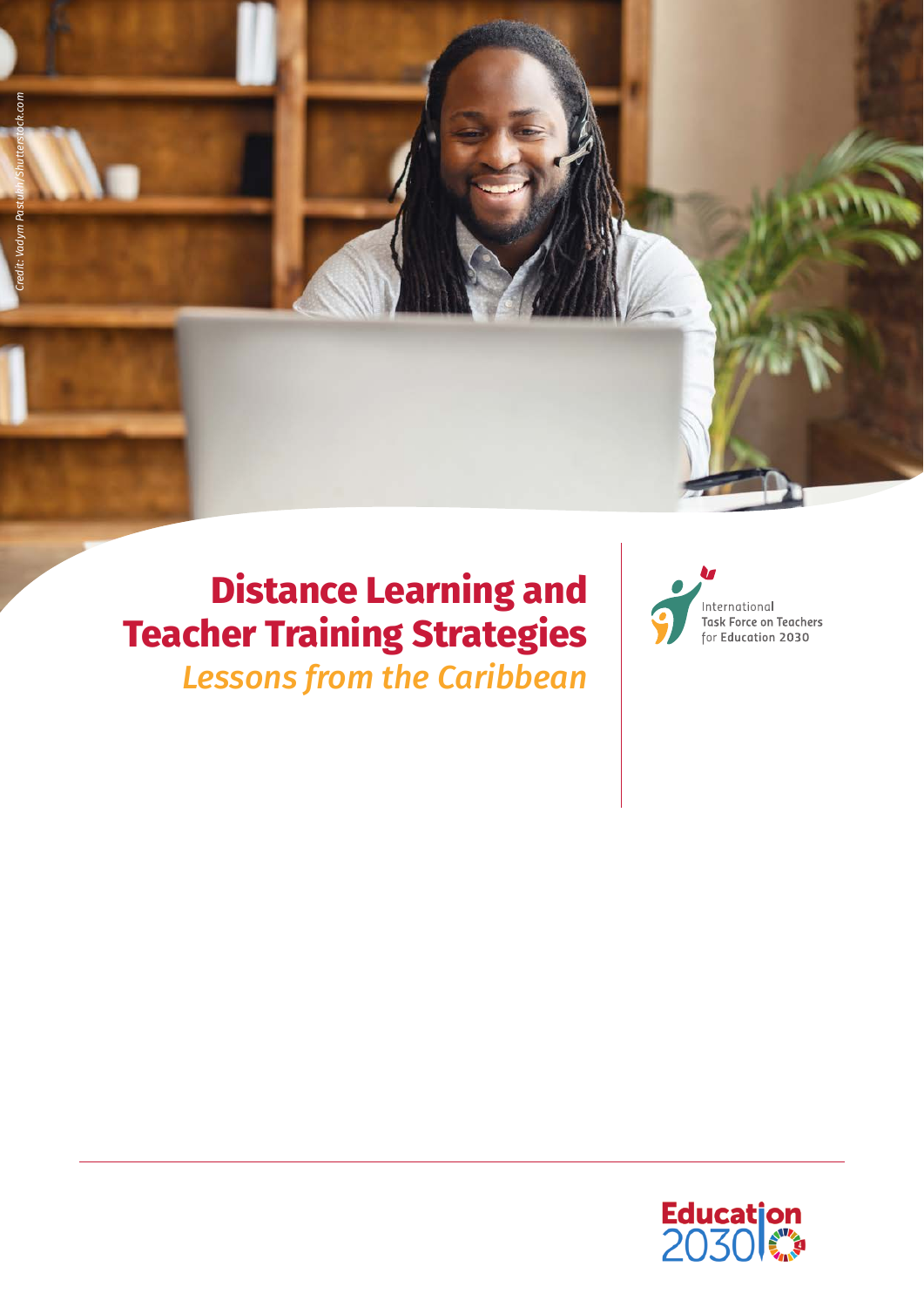# **Introduction**

## **Context**

While COVID-19 had a profound impact on education systems around the globe, low resource countries faced the toughest challenges. Not all schools and educational institutions were prepared to shift to online learning environments, nor did they have the infrastructure, tools and resources to do so. Teachers, often without computer and digital literacy skills, were forced to quickly embrace high- and low-tech solutions to stay connected to their students. Their critical challenge was made more difficult in rural and remote communities with little connectivity and lack of access to computers, tablets and other types of equipment.

Experience and research over the past two years suggest that the presence of devices and technological resources in households during the COVID-19 pandemic was not enough to support quality learning opportunities and continued learner engagement. Since the pandemic began, the primary determinant of uninterrupted, quality education has been, and continues to be, the technological and pedagogical skills of teachers.

The teaching corps in the Latin America and Caribbean region, notably in the SIDS (Small Island Developing States) faced tremendous challenges, and there was an urgent demand among teachers for training in basic computer skills and digital literacy. In response, UNESCO's [Global Education](https://globaleducationcoalition.unesco.org/)  [Coalition,](https://globaleducationcoalition.unesco.org/) in collaboration with [Blackboard](https://blog.blackboard.com/blackboard-unesco-partner-to-bring-digital-training-to-caribbean-educators/) and the Caribbean Centre for Educational Planning (CCEP) at the University of the West Indies, with the financial support from the German Federal Ministry for Economic Cooperation and Development (BMZ) and local support for Jamaica from UNICEF Jamaica, launched in 2021 the programme [Distance Learning](https://en.unesco.org/distance-education-caribbean)  [and Teacher Training Strategies in the Caribbean](https://en.unesco.org/distance-education-caribbean) [SIDS](https://en.unesco.org/distance-education-caribbean) building on the 2020 pilot project [Professional](https://en.unesco.org/online-teacher-capacity-training) [Development for Teachers for Blended Learning and](https://en.unesco.org/online-teacher-capacity-training) [Online Strategies.](https://en.unesco.org/online-teacher-capacity-training) In 2020, the project set out to train 90 teachers as Master Trainers in online skills development for distance education in the Caribbean in a four-week programme in which they acquired digital literacy competencies and skills with online tools and methods. The launch event of the project was online on 24 August 2020 with two teacher representatives from each of the participating countries in the English and Dutch Caribbean.

Some of the Master Trainers did not continue after the 2020 pilot, so in 2021 more Master Trainers were recruited bringing the total to 51. These Master Trainers led the **Distance Learning and Teacher Training Strategies in the Caribbean SIDS** project, which was designed to support teachers' professional development and strengthen their capacity to engage effectively with students through remote, hybrid and blended learning solutions, using online education tools and particularly the Blackboard interactive platform. The training by Master Trainers covered three teacher cohorts from June to November 2021 with the aim of reaching 10,000 teachers in countries throughout the SIDS region. Master Trainers were helped by assistant Master Trainers. By responding to questions and supporting the development of the course, the assistants become Master Trainers themselves.

The entire project was funded by the German Federal Ministry for Economic Cooperation and Development (BMZ) through GIZ, with support from UNICEF Jamaica to train 6,000 teachers in Jamaica.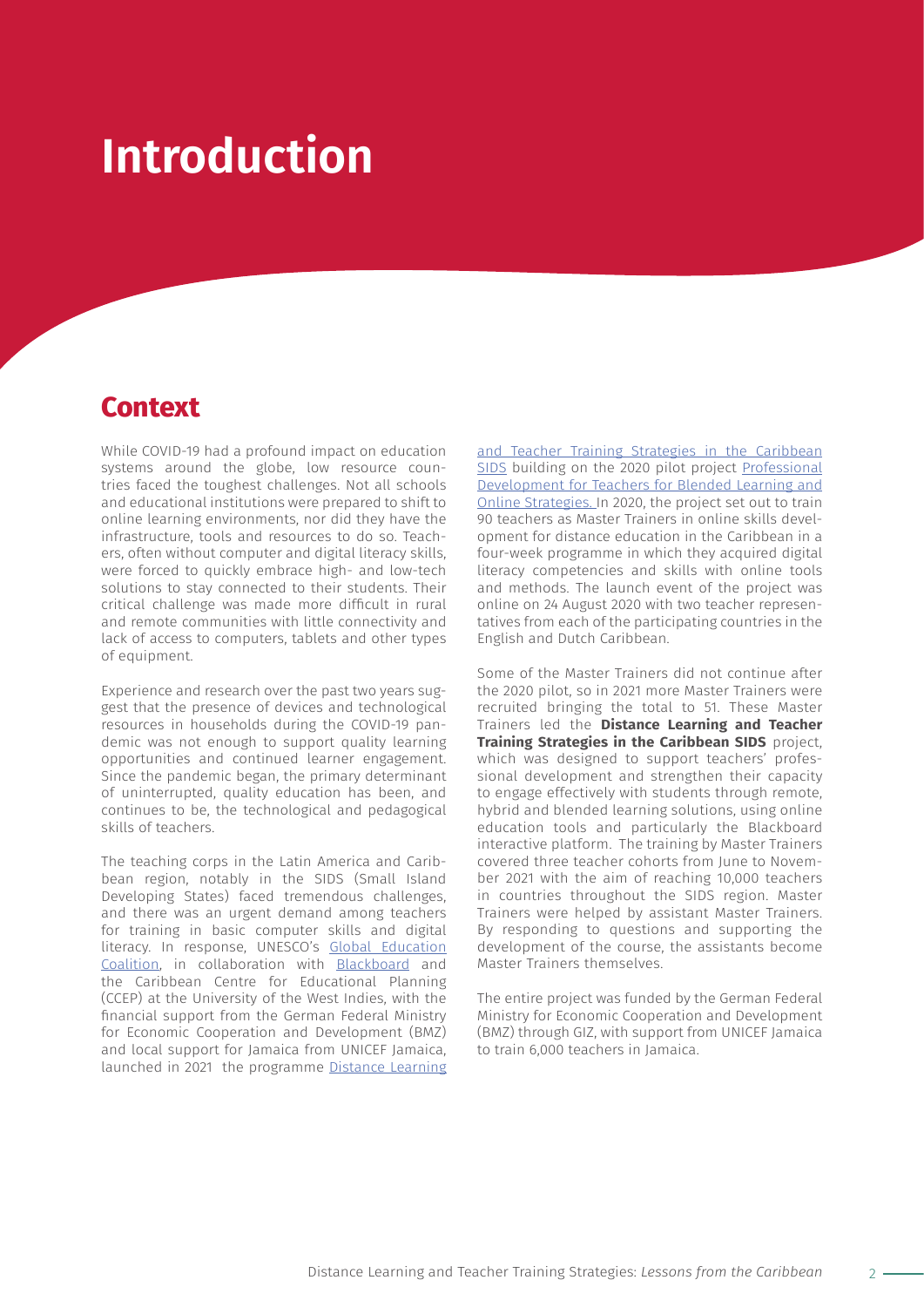## **About the partners**

The project benefits from continuous collaboration, support and exchange of expertise and professional experience between the following institutions:





The UNESCO Cluster Office for the Caribbean is the implementing body for the project within the framework of UNESCO's Global Education Coalition, for a Caribbean COVID-19 response. UNESCO Headquarters supported the general coordination of the project.

Blackboard is a well-established global education software providing course content in many languages and a platform for online and blended learning strategies.

The Caribbean Centre for Education Planning, University of the West Indies (UWI-CCEP) is the lead coordinating entity.

The Federal Ministry for Economic Cooperation and Development through its agency Deutsche Gesellschaft für Internazionale Zusammenarbit (GIZ) is the primary funding partner.

UNICEF Jamaica is the local donor partner supporting the training of 6,000 teachers in Jamaica.

The International Task Force on Teachers for Education 2030 or Teacher Task Force (TTF) supported the project's design through the Reference Group; it also promoted the project's visibility and disseminated the challenges and lessons from teacher training in digital skills.

## **Approach**

For the pilot phase in 2020, UNESCO – in cooperation with national ministries of education in the SIDS region and Blackboard – selected the teachers/facilitators from the English and Dutch Caribbean to be trained in online pedagogies and prepared to facilitate a four-week distance training course. A Reference Group – comprised of different stakeholders, ministry representatives of different countries and representatives of the TTF – was convened in the early phases to provide feedback on the design of the project.

The training of the Master Trainers was facilitated by the Caribbean Centre for Educational Planning (CCEP) and the University of West Indies through Blackboard online platform. The participants were assessed and, upon successful completion of the course, received certificates for Core Master Trainers for Online and Blended Teaching from Blackboard. The Master Trainers were then qualified to deliver the four-week online course [Blended Learning and Online Strategies](D://Downloads/blackboard_academy_project_2020_-_concept_note.pdf) to a group of up to 200 teachers throughout the English and Dutch Caribbean.

The participating teachers targeted for skills development, working in schools at K-12, elementary and secondary levels, received training to acquire (or improve) their ICT, digital or pedagogic skills, specifically with a view to applying innovative teaching methods or adaptive pedagogies in remote, hybrid or blended classrooms. The planned timeline for the training went from April to October 2021 in three phases: Phase 1 or the design phase; Phase 2 on the development of course material; and Phase 3 on the review and revision of the course.

# **Methodology: Adaptation petency Framework for Teachers**

Im proving teachers' digital competencies is key to the profession, to ensure both the design of quality distance learning and their own professional development. The 2018 UNESCO ICT Competency Framework for Teachers (ICT-CFT) emphasizes the importance of training teachers on ICT competencies in pre-service and in-service, and during ongoing professional development. According to the framework, six major focus areas need to be addressed in teacher training on ICTs: Understanding ICT in education policy; curriculum and assessment; pedagogy; application of digital skills; organization and administration; and teacher professional learning). These focus areas need to be applied across three phases: knowledge acquisition, knowledge deepening and knowledge creation. Thus, training teachers on ICTs is a complex and demanding task that must be unpacked and addressed comprehensively. Three editions of this Framework have been published to date (in 2008, 2011 and 2018). Each edition presents the technologies most widely used at the time and their application in a school environment.

Based on the six focus areas and three phases, the ICT-CFT is structured to yield eighteen different ICT competencies. Each competency is associated with various subobjectives and example activities for classroom settings.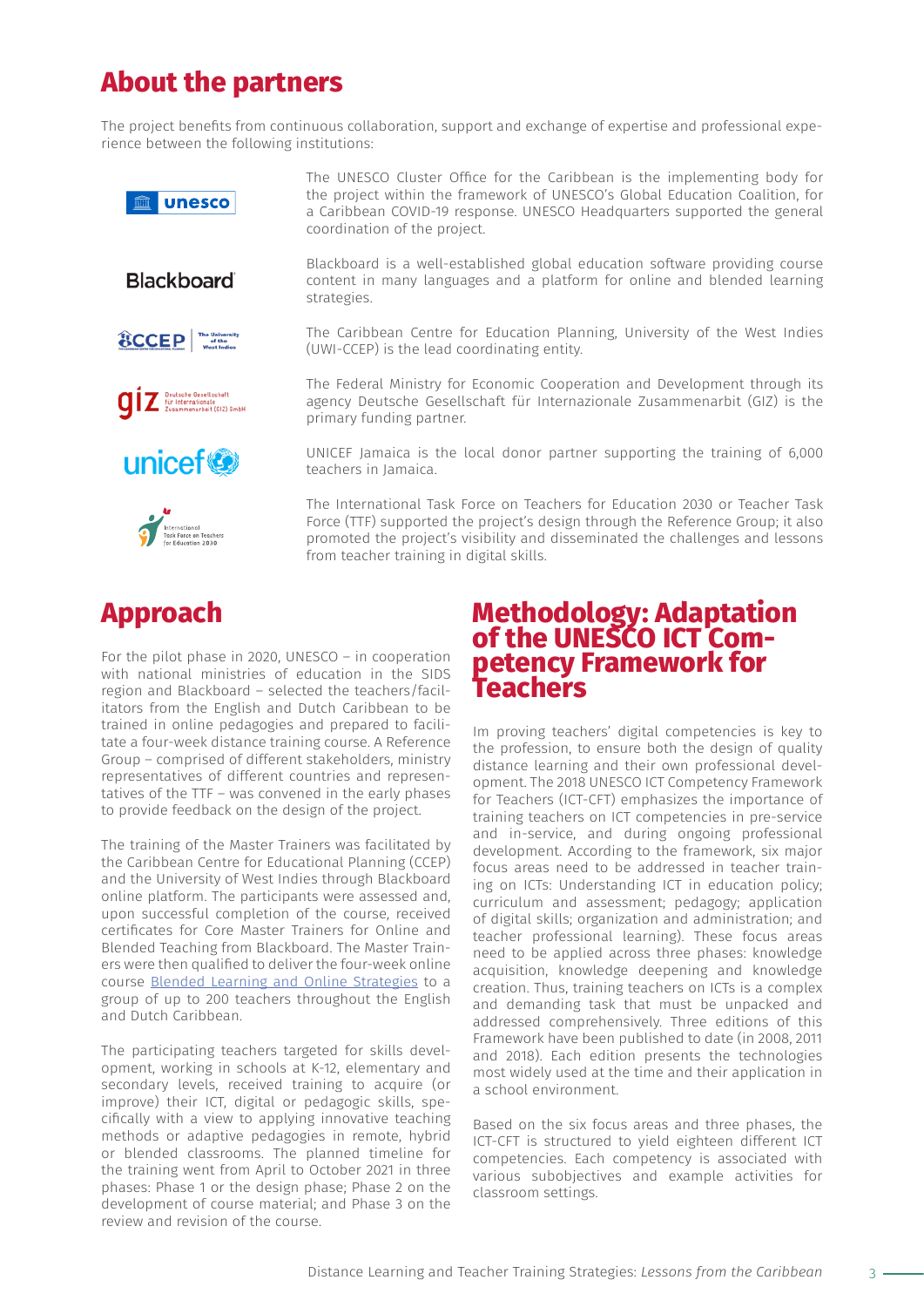#### **Figure 1. Levels and aspects of the 2018 UNESCO ICT Competency Framework for Teachers (ICT-CFT).**



Modules covered as part of the Distance Learning and Teacher Training Strategies course: i) digital teaching approaches for the SIDS region; ii) the fundamentals of developing digital course contents; iii) how to use virtual classrooms to facilitate remote sessions, and; iv) best practices to communicate online, support online learners and build communities of practice.

In each participating country, the training was expected to strengthen teachers' abilities to address challenges in a holistic manner (see section below on *Challenges the project set out to address*) and to respond to the current crisis in the context of their school and local environments. Overall, the project is reinforcing the resilience of countries and the subregion's education systems to future shocks. Its particular focus is on methods to ensure that the most vulnerable girls and boys are not left behind

in their learning and possible gender differences are taken into account in remote, hybrid and blended learning situations.

## **Geographic coverage**

The project covered English and Dutch Caribbean Small Island Developing States (SIDS), including twenty UNESCO Member States and Associated Members in the Caribbean: Anguilla, Antigua and Barbuda, Aruba, Bahamas (the), Barbados, Belize, British Virgin Islands, Cayman Islands, Curaçao, Dominica, Grenada, Guyana, Jamaica, Montserrat, Saint Kitts and Nevis, Saint Lucia, Saint Maarten, Saint Vincent and the Grenadines, Suriname and Trinidad and Tobago.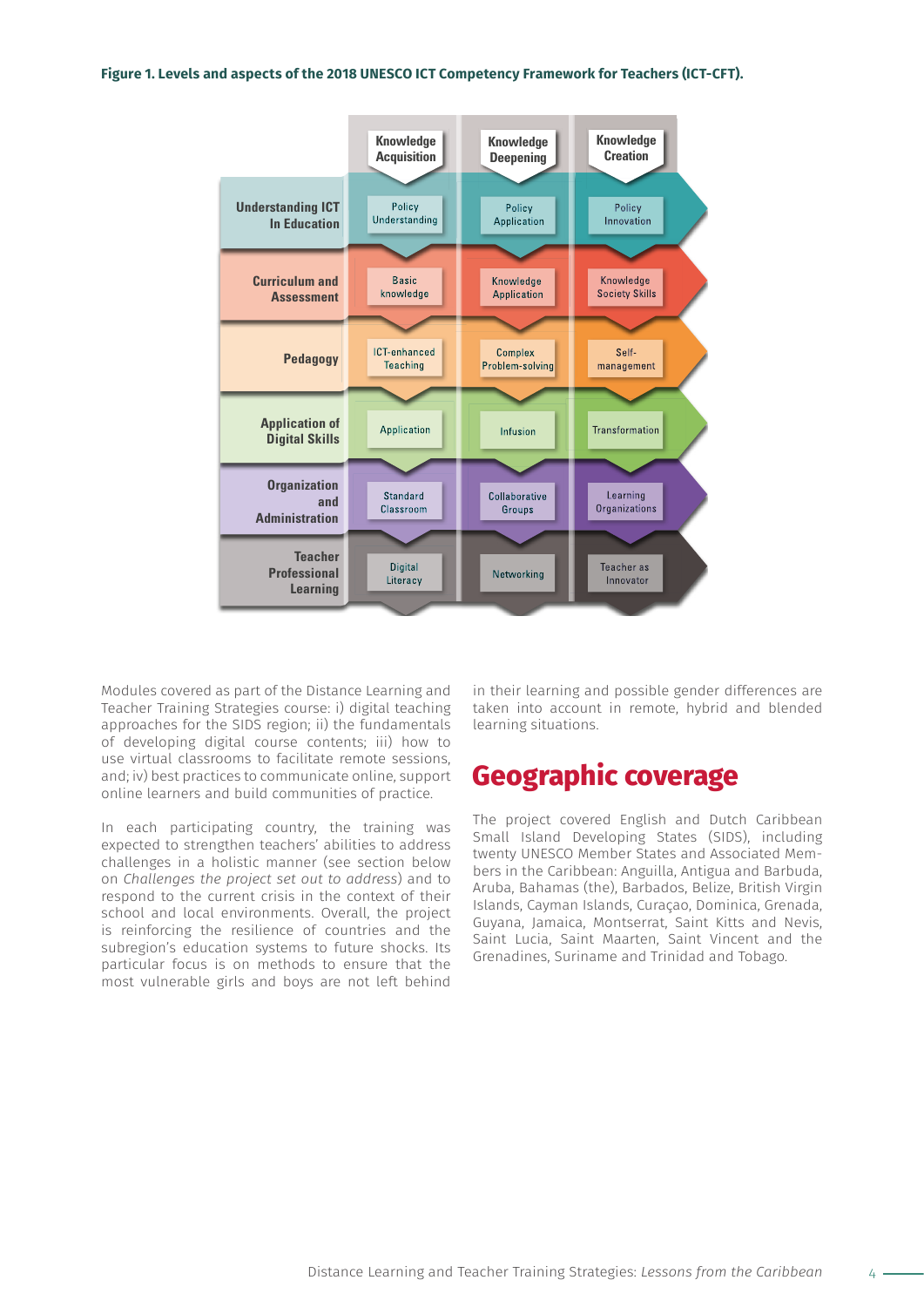# **Successes and lessons**

### **Challenges the project set out to address**

As part of the dissemination strategy, the TTF and UNESCO Cluster Office for the Caribbean in Kingston, Jamaica organized a webinar, 'The Digital Turn: [Empowering the Caribbean's Teachers'](https://teachertaskforce.org/events/digital-turn-empowering-caribbeans-teachers-0), to share knowledge and draw lessons from the regional experience, highlighting the need to unpack the complexities of teacher training on the pedagogical use of ICTs. During the webinar, in a series of interviews, stakeholders and teachers participating in the [Distance Learning and Teacher Training Strategies](https://en.unesco.org/distance-education-caribbean) course reported that one of the biggest impacts on their practice at the onset of the COVID-19 pandemic was the range of emotions and professional uncertainty associated with leaving physical classrooms and moving to virtual learning spaces. Armed with few digital skills, and little familiarity with pedagogies for online teaching, they had to get comfortable very quickly with the world of virtual schooling. The challenges were complex and multi-layered and, most importantly, nuanced in every local context. As reported by project stakeholders and trainees, a set of common issues can nonetheless be identified:

- **i) Accessibility and converting contents into suitable formats for the online environment:** Many teachers in both rural and urban areas had to overcome the lack of access to devices, data and internet connectivity; even in wealthier areas. Although governments were able to provide a certain number of tablets for students, phones were the only devices accessible to many. As a result, teachers had to launch drives to get tablets and laptops donated for their learners and, even then, some students were out of internet reach. Students reported going to neighbours' or families' houses, and others lost motivation or interest due to overwhelming difficulties. Meanwhile, teachers carried the stress of ensuring their learners were online, or finding low-tech or in-person solutions, while also adapting contents for online use.
- **ii) Lack of induction to online teaching and school management issues:** Teachers reported that the abrupt changes generated by school shutdowns gave them new responsibilities, but without knowledge on how to set up online classrooms. Most teachers did not receive an induction to the

new schooling arrangements, nor were they able to dedicate time to introducing their students to online platforms and methods of working. Adding to their difficulties was the challenge of helping learners and parents to understand that normal school hours must be respected, even when their children are at home.

- **iii) Maintaining the quality of interaction and engagement:** One of the things that teachers missed the most was the daily interaction and engagement with their students in physical classrooms. Online, the possibilities for two-way communication are more limited or one-dimensional, with fewer opportunities for teachers to share experiences that support learning, quickly identify students with difficulties, or approach students one on one if there are problems. Teachers in the SIDS region reported that they missed certain activities such as physically seeing their students graduate. Indeed, it was especially difficult for the groups facing important exams who missed out on the face-to-face support they usually have from their teachers and peers.
- **iv) Working with children with special learning needs:** Finally, teachers highlighted the difficulties in maintaining relationships with their students with special education needs, including autism and dyslexia. They explained that their relationships are built over time on a one-on-one basis and founded on the teacher's close knowledge of the individual's educational challenges, and on how to use simple, offline approaches and methods to address them. Understanding how to maintain the pedagogic quality of these relationships in online settings posed a specific set of difficulties.

*"I miss the direct interaction in the classroom, where I can see the students' facial expressions and they can see my facial expressions too. In the online environment, there is much less interaction, plus some students shy away from participating."*

**Dwighton Johnson, Grade 3 Maths, Languages, Arts, Social Studies and Sciences teacher at Lowmans Leeward Anglican Primary School in Saint Vincent**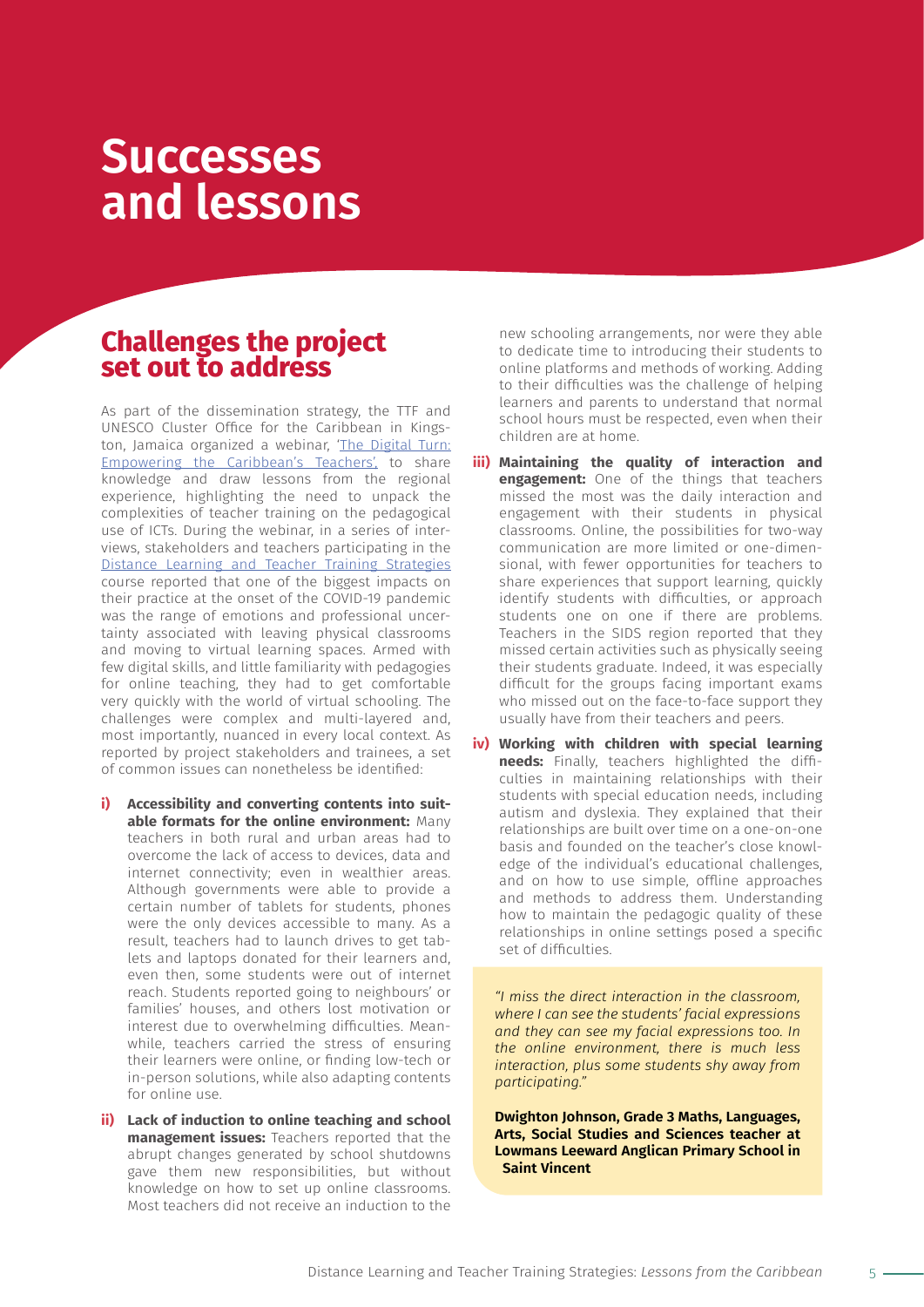## **Capacity outputs**

Since the inception of the pilot project **Professional Development for Teachers for Blended Learning and Online Strategies**, a total of 51 Master Trainers have been certified by Blackboard to train others to engage in innovative, technology-supported teaching methods for blended learning and online teaching strategies.

The four-week distance training course has trained over 5,000 teachers in the first two cohorts, and over 7,000 in the third cohort. A total of 12,440 teachers have been enrolled across twenty SIDS countries (Table 1).

#### **Table 1: Teachers participating in the Distance Learning and Teacher Training Strategies in the Caribbean SIDS project.**

| <b>Cohort</b> | <b>Beginning date</b> | Number enrolled | <b>Number of countries (SIDS)</b> |
|---------------|-----------------------|-----------------|-----------------------------------|
|               | 22 June 2021          | 1.809           | h                                 |
|               | 3 August 2021         | 3,128           | 13                                |
| 3             | 28 September 2021     | 7.503           | 20                                |
| <b>Total</b>  |                       | 12,440          | 20                                |

Noted successes in capacity development include:

- **i)** Strengthened capacities of Caribbean Master Trainers/educators to deliver appropriate training in digital skills and blended learning solutions;
- **ii)** Increased number of teachers supported to deliver distance/home-based learning and effectively support learners;
- **iii)** Improved professional skills of teachers to share knowledge and skills with peers on effective online facilitation and student engagement within classrooms.

*"This year I am supporting the UNESCO Blackboard training as an assistant Master Trainer. In this role I am responsible for responding to comments in the discussion area, providing information to the teachers while the Master Trainer leads the session, and also respond to participants' questions individually in the chat. I also help grade some of the assignments and assist the Master Trainer with technical issues. I aim to become a Master Trainer myself in the next course."* 

**Dwighton Johnson, Saint Vincent**

### **What worked well in the course methodology?**

Overall, the Master Trainers and teacher Cohorts appreciated the training's similarity to a Massive Online Open Course (MOOC). The following elements related to the course methodology were identified for particular attention.

#### **Quality and flexibility of course design**

One of the main aims, from the perspective of Blackboard and the implementing partners, was for

teachers themselves to experience what a good quality online training course feels like. The standards of course design, contents and delivery approach were very high to begin with, and much appreciated by the participants. The fact that the course allowed time for collaboration, reflection and experimentation helped to raise the standards. In particular, participants highlighted:

**→** The Blackboard platform was user-friendly, intuitive and easy to manage;

**→** The use of polls and surveys during the different modules allowed time for reflection and feedback in understanding concepts;

**→** The platform allowed for the formation of language groups where participants could express themselves more comfortably (even if course contents were still in English).

**→** The 'live' worksheets were useful as a basis for teachers to prepare their own worksheets in school according to class topics being addressed.

**→** The reading materials provided offered further opportunities for self-reflection.

Equally important, different elements of the course were adjusted as the project progressed to accommodate participants' personal and professional needs and local school contexts. The adjustments gave the course flexibility and were mainly made in response to teachers' and facilitators' concerns about pacing, assignment demands and submission dates, and options for group work. Recognizing certain teachers' difficulties in connecting to the online platform, Blackboard also offered the option of downloading textbooks, the availability of which increased as the course was rolled out to different cohorts. Last but not least, and with acknowledgement of time constraints on teachers' ability to complete the course, different levels of certification were created. Blackboard provided two certificates: first, a completion certificate for those who completed the content and quizzes of each module, and second, an achievement certificate for those who completed the previous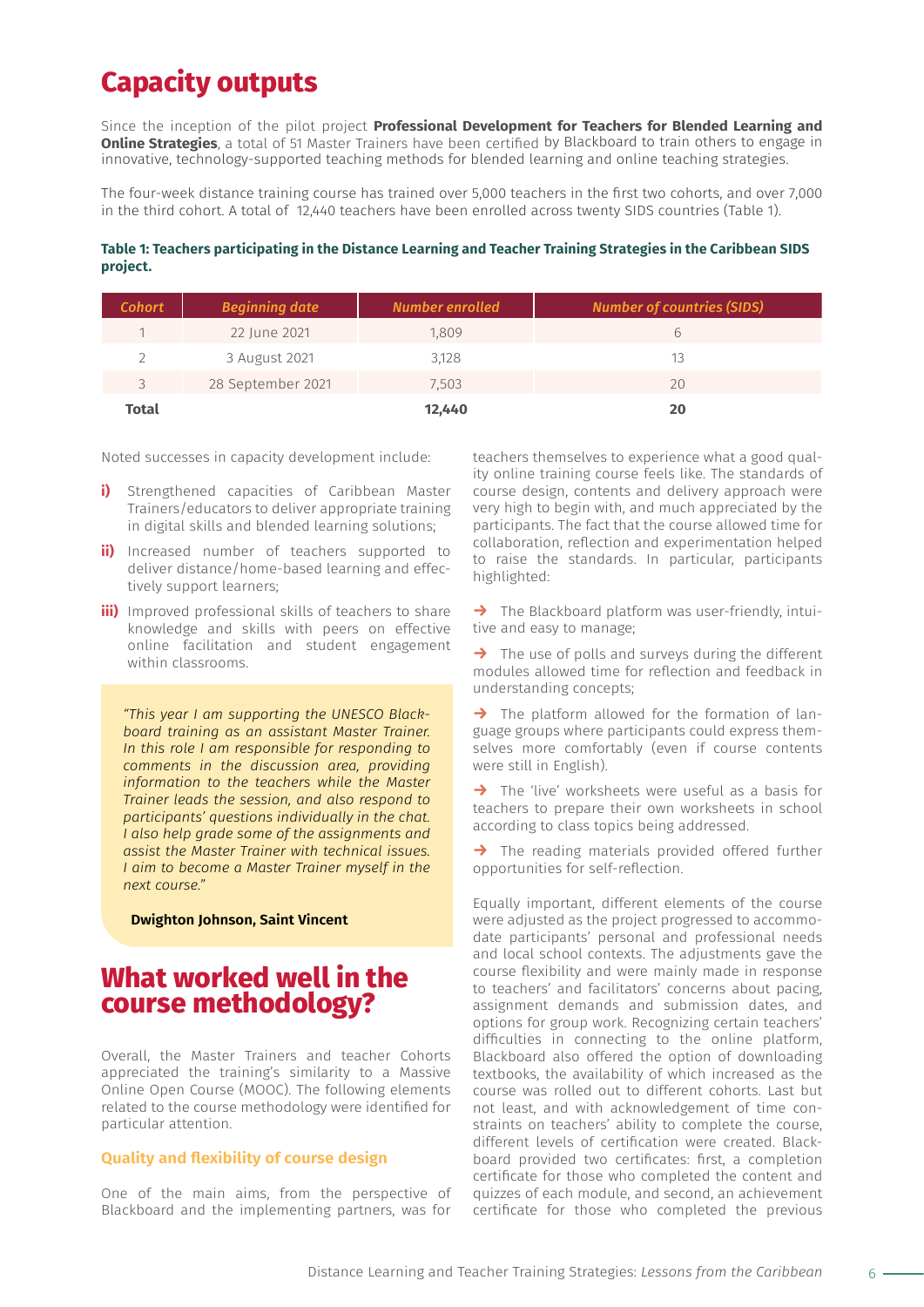activities and passed the assignments and projects that were required for the course.

*"Building an online classroom involves more than just recording lectures or meeting via video-conference. Participants in this course were eager to acquire strategies to make remote learning accessible to, and engaging for, all of their students…we had teachers from all levels who not only took on this professional development during a time of immense stress but did so with a positive attitude that demonstrated their commitment to helping their students succeed."* 

#### **Melissa Mertz, Sr., trainer at Blackboard**

#### **The focus on how to use online tools and pedagogies as part of remote and blended learning**

Teachers reported that their knowledge and level of comfort in using technological tools to facilitate learning increased due to their participation in the training. In particular their capacity improved to:

- **i)** Use synchronous and asynchronous approaches in the teaching of different subject matters;
- **ii)** Understand the importance of pace and scheduling in online classrooms and apply these principles in their teaching practice;
- **iii)** Motivate and keep students focused and build relationships in the online classroom; and
- **iv)** Use online tasks and quizzes, educational videos, video games, interactive platforms and web conferencing tools such as Zoom and quality online educational resources to make lessons more interactive, and to ensure student interest.

#### **Facilitation of learning in inclusive classrooms**

The second last module of the UNESCO-CCEP-Blackboard training addressed issues related to engaging with learners with special education needs in inclusive classrooms. For example, the course introduced software that facilitates learning for persons with hearing impairments. Activities were suggested to sensitize all students to understand how learners living with a certain type of disability might feel and the challenges they face. Videos demonstrated how to include all children in classrooms and make learning an enjoyable experience for all.

#### **Support to Master Trainers**

Master Trainers stated their involvement had been eased by:

→ their previous completion of the same course, which allowed them to facilitate based on experience;

**→** weekly meetings and mentorship sessions organized with trainers from Blackboard;

**→** a practicum session with Cohort 1 during their work training teachers, and individual mentorship sessions with Blackboard Trainers;

**→** a community space created using WhatsApp, which made it easy for Master Trainers to communicate quickly with one another and to share ideas and challenges as well as suggestions for addressing them; and

**→** a channel provided on the Blackboard platform where the Master Trainers could hold meetings, share information and ask questions directly.

### **How have teachers benefited directly?**

#### **Teachers' personal and professional confidence to apply digital skills in the classroom was enhanced**

Based on the collaboration between UNESCO, Blackboard and the Caribbean Centre for Educational Planning, this was achieved through a variety of practices as described below.

**i) Using online pedagogic and digital tools in the classroom:** Teachers reported being more comfortable with digital options for teaching and learning – in relation to working on their devices from home, structuring how subjects are taught within online classrooms, and incorporating multimedia and low-tech tools into their teaching practice more generally.

Some teachers reported that their skills for planning online sessions had improved. Others noted they would now be comfortable to introduce orientation sessions at the beginning of the school year to ensure students are comfortable with devices. Others stated the UNESCO Blackboard training had taught them how to use video content more effectively; for example, rather than longer 45-minute videos, using four separate ten-minute videos to maintain students' concentration and prompt discussion.

*"I learnt many things, and I feel that I am more knowledgeable of different online skills. I can now apply them to get desired results."*

**Haynese Carlyle, a teacher at John's Hall Primary School in Jamaica** 

#### **ii) Engaging with learners individually and structuring group work:**

Teachers felt the course allowed them to connect with individual students more effectively in online spaces and therefore increase classroom engagement. Different methods introduced during the training, such as 'jigsaw' strategy, have helped teachers to structure group work more effectively so that students can work in small groups on a particular concept and then share knowledge with their classmates.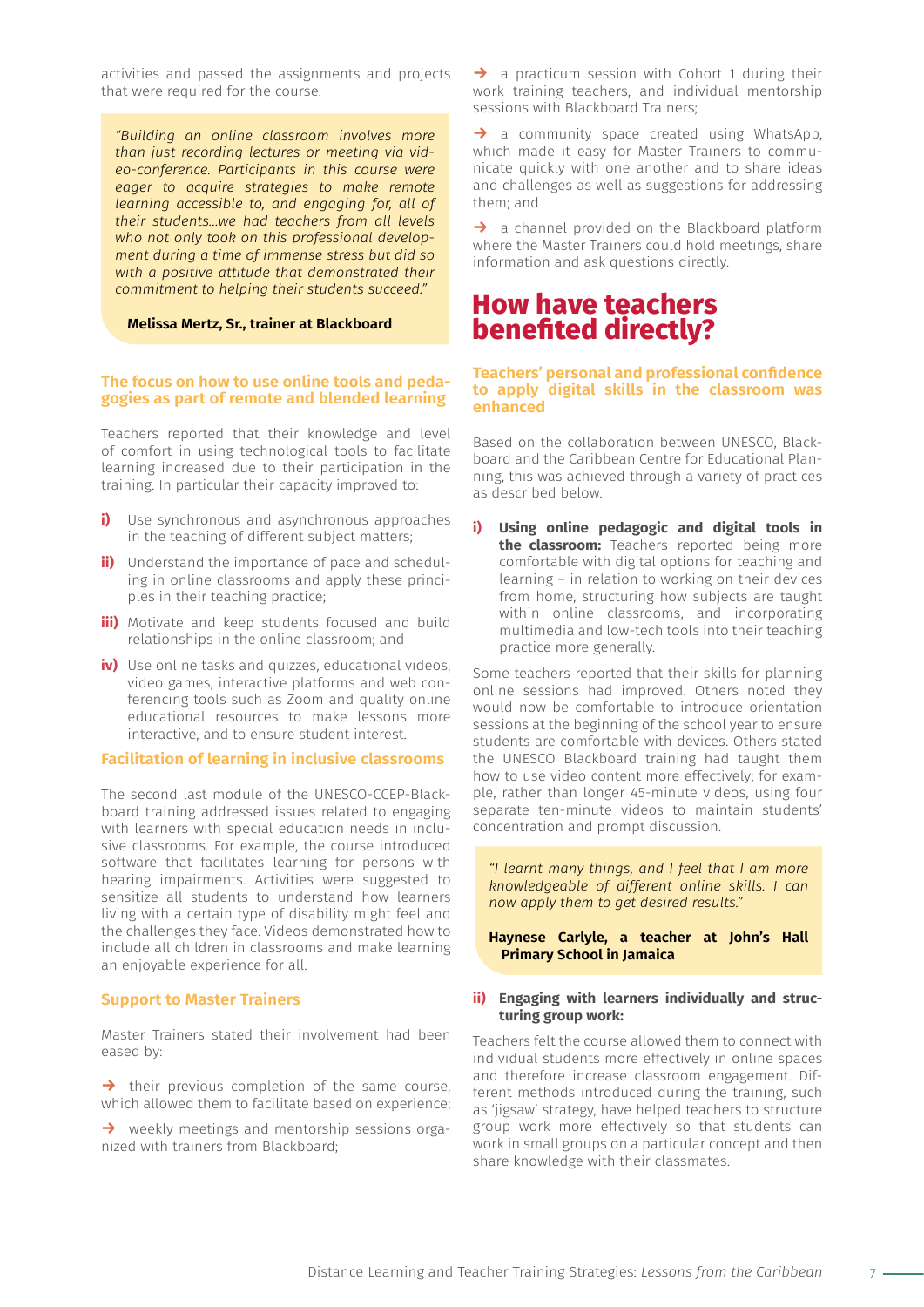- **iii) Structuring work days and setting boundaries:** In the transition to online teaching, many teachers have had to deal with additional managerial tasks as well as the work involved in corresponding regularly offline with individual learners. This can feel overwhelming. The training taught teachers how to better structure their work days and set boundaries.
- **iv) Overall preparation in view of another pandemic:** In the evolving climate, students and teachers should be able to quickly switch from face-to-face to online teaching and learning and be familiar with the devices and platforms. Many teachers reported that acquiring better awareness of online pedagogies and classroom management skills, as well as digital tools, has made their job easier, whether the pandemic continues or not. COVID-19 is still here, but they are better prepared in the event of another pandemic or disaster situation.

*"At my school, I'm one of the teachers responsible for organizing and securing the student profiles needed for the digital platform we use, and I'm also one of the teachers to turn to when it comes to troubleshooting. I am constantly working in the background while also teaching, and while I love it, there are days when it just feels like too much… We shouldn't add to our workload, because for many of us, being isolated at home is already very stressful. That's why the feedback feature I learnt about in the UNESCO teacher training is very useful for structuring my days and setting boundaries. By setting up the feedback section, I can respond within a certain amount of time so I can maintain my downtime, and students can expect to get a response to their questions within a set timeframe."*

#### **Tinuke Ola-Peters, French and Spanish Teacher, Trinidad and Tobago**

#### **New human connections were made through the online training community and opportunities for national and regional interaction**

Both facilitators and teachers have reported taking advantage of the online platform to interact with each other and share their ideas. The level of interactionand sense of communit within the cohort groups at regional level have been very much appreciated.

# **Which working arrange- ments worked well during the project in the Caribbean?**

The following elements were reported as having worked well in the overall project coordination and working arrangements:

- **i) The partnership between Blackboard, UWI-CCEP, the Reference Group and the TTF** was critical to the pedagogic and operational success of the project as the involvement of different partners brought a variety of expertise and allowed further dissemination and engagement with different actors.
- **ii) Support of the UNESCO Office for the Caribbean and country National Commissions** in the SIDS region were critical in approaching national ministries of education with requests to inform all the school districts of the upcoming project and identify potential recruits to become Master Trainers for different school districts.
- **iii) The involvement and commitment of Master Trainers** from across the participating countries underlined the central role and value of local Master Trainers in the project. The Master Trainers were crucial in mobilizing participants in different countries, with spirited encouragement to stay engaged in and complete the course. They helped participants with technical challenges and other issues in accessing and navigating the course, thus acting as a bridge between the project partners and participants.
- **iv)** Master Trainers proved essential in ensuring that the course was flexible, acting as an 'ear on the ground' and reporting in real time on how well the training was going and any emerging challenges in relation to contents, pace, timing, etc. This enabled the course to be adapted as teachers advanced through the different modules. Finally, stakeholders noted that identifying and training a suite or cadre of Master Trainers will be critical to scalability at local level in any country where the course is introduced in the future.
- **v) The weekly meetings between the implementing and coordinating partners** helped to ensure partner stakeholders were informed of issues as they emerged, given the unique needs of teachers in the SIDs region.

*"With this project, a group of teachers are evolving to become leaders in the adoption of digital teaching strategies for the entire region. We are witnessing their confidence growing and their community strengthening. We are part of a true partnership that had immediate impact on the professional development of 10,000 teachers but is also building capability in the region to make projects like this sustainable. I'm very pleased I was able to be part of this project and team."*

**Mike Ayala, Blackboard Manager**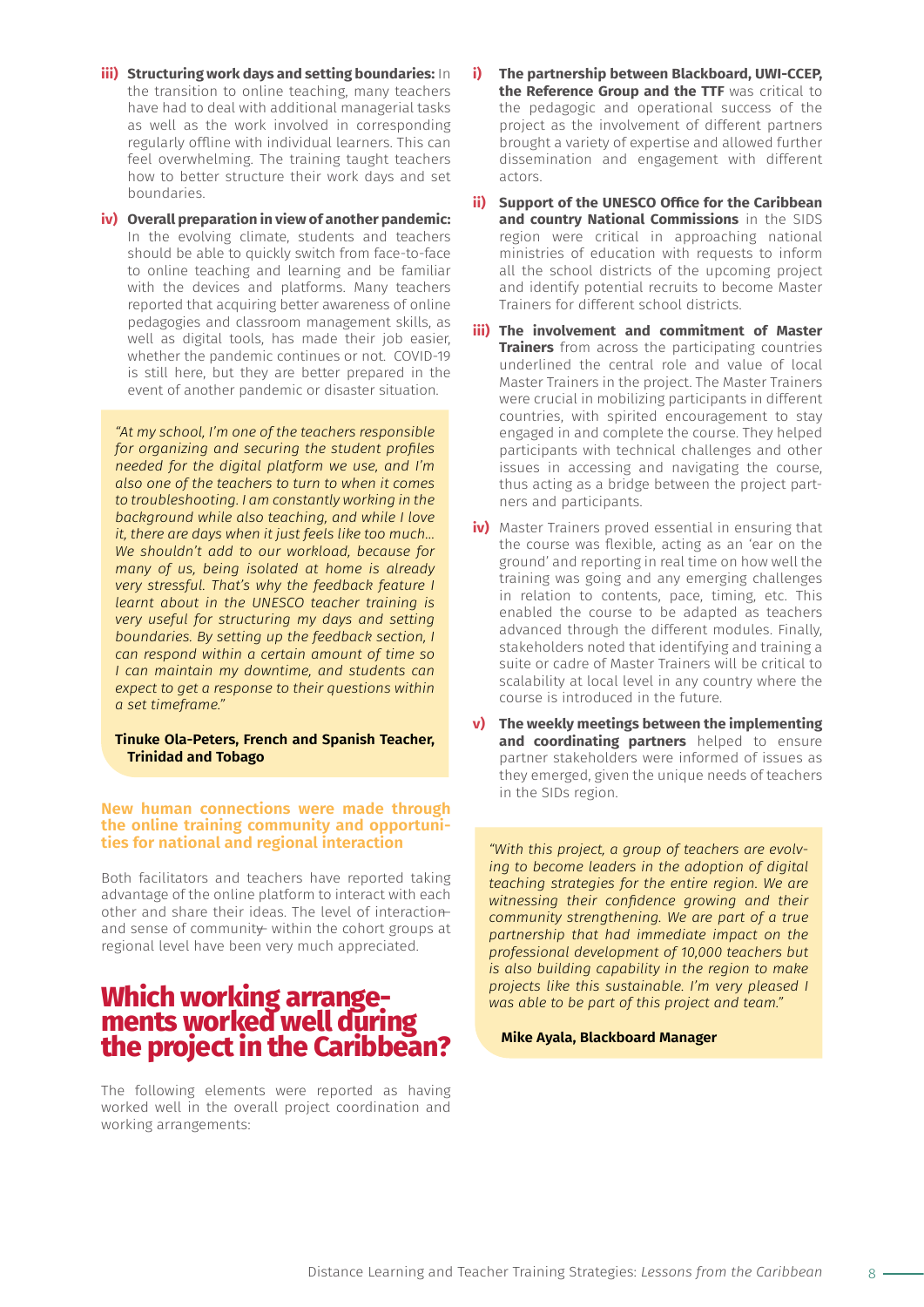# **Key lessons**

### **What improvements to the training course could be made?**

With plans to replicate the training model in five African countries, integrating all the lessons learnt from the original pilot project with be essential for the successes of future projects. Feedback from partners, teachers, Master Trainers and stakeholders suggests that project partners should consider the following in future iterations of the training:

**→ Timing of the course:** It is preferable not to offer the course at the beginning or end of the school year as teachers are usually overloaded with course preparation, wrap-up and/or managerial tasks. Many will thus be unable to engage fully with course contents in those periods. The fact that the training was organized for the first two cohorts during the long summer vacation period may have contributed to the less than 50 per cent participation rate.

**→ Enrolment procedures:** Teachers wishing to participate should be allowed to enroll directly online, rather than having to send their request through district offices and experience intermediary layers of administration and uncertainty about their admission to the course. Online registration might encourage higher enrolment rates.

**→ Communication about the launch of the course:** There should be clear information about the official launch of the course. Some teachers reported that they had very little advance notice of the start date. Participants of the last cohort even reported that the course had started and neither the Master Trainer nor teacher trainees were properly informed. A suggestion to increase participation and engagement was to open the course online for introductions and announcements at least one week before it officially starts.

**→ Connectivity and device availability:** Sometimes teachers faced challenges in completing the modules because of poor connectivity and lack of access to devices. Development partners can support by liaising with tech companies to identify solutions, like initiatives including free internet data and loaned devices.

→ **Pace and workload:** A few teachers reported that the course was paced too fast and the workload excessive for the allotted time. There were many

reading materials and assignments, making it quite demanding on teachers with already heavy schedules and competing priorities. Greater flexibility to allow participants to advance at their own pace was suggested, for example by doubling the time available to complete the course and having synchronous sessions every second week instead of every week.

**→ Relevance of course contents:** Participants flagged that the course content will need to be updated to match evolving needs. Nearly two years on from the start of the pandemic, teachers' ICT and pedagogical skills needs have shifted. During the shutdown period teachers needed skills to support online access and maintain learner engagement. Now, as they have become more familiar with online classrooms, they need to enhance pedagogical skills that foster deeper cognitive abilities and greater productivity in hybrid and blended learning spaces. Such skills should help teachers support student learning through appropriate use of different types of educational technologies, integrating them into classroom practice. Teachers should also learn how to use technologies to undertake research about their practice and share learnings with teachers from other schools.

**→ Parental involvement**: Since parents are essential partners in their children's education, there was a suggestion to create a space in the Blackboard platform for them to contribute and interact.

**→ Data security and privacy protection:** Concerns were raised about data protection related to teachers' personal information collected during the training. More steps could be taken to ensure their privacy, which can be explained in advance to mitigate any issues.

**→ Reuse of materials and scalability:** The training materials were greatly appreciated and there was interest in the continued use of the Blackboard platform and all the resources when teachers return to face-to-face teaching. Countries and their education partners also showed interest in the reuse of materials to scale up the project once the organized training is completed. For this, copyright conditions should be stated clearly, and open educational resources privileged, when possible.

**→ Follow-up training:** Participants showed interest in follow-up courses/training, and there were reflections on how countries can rely on the Master Trainers to keep providing regular courses. Other course options and informal mentorship can be explored and shared with participants.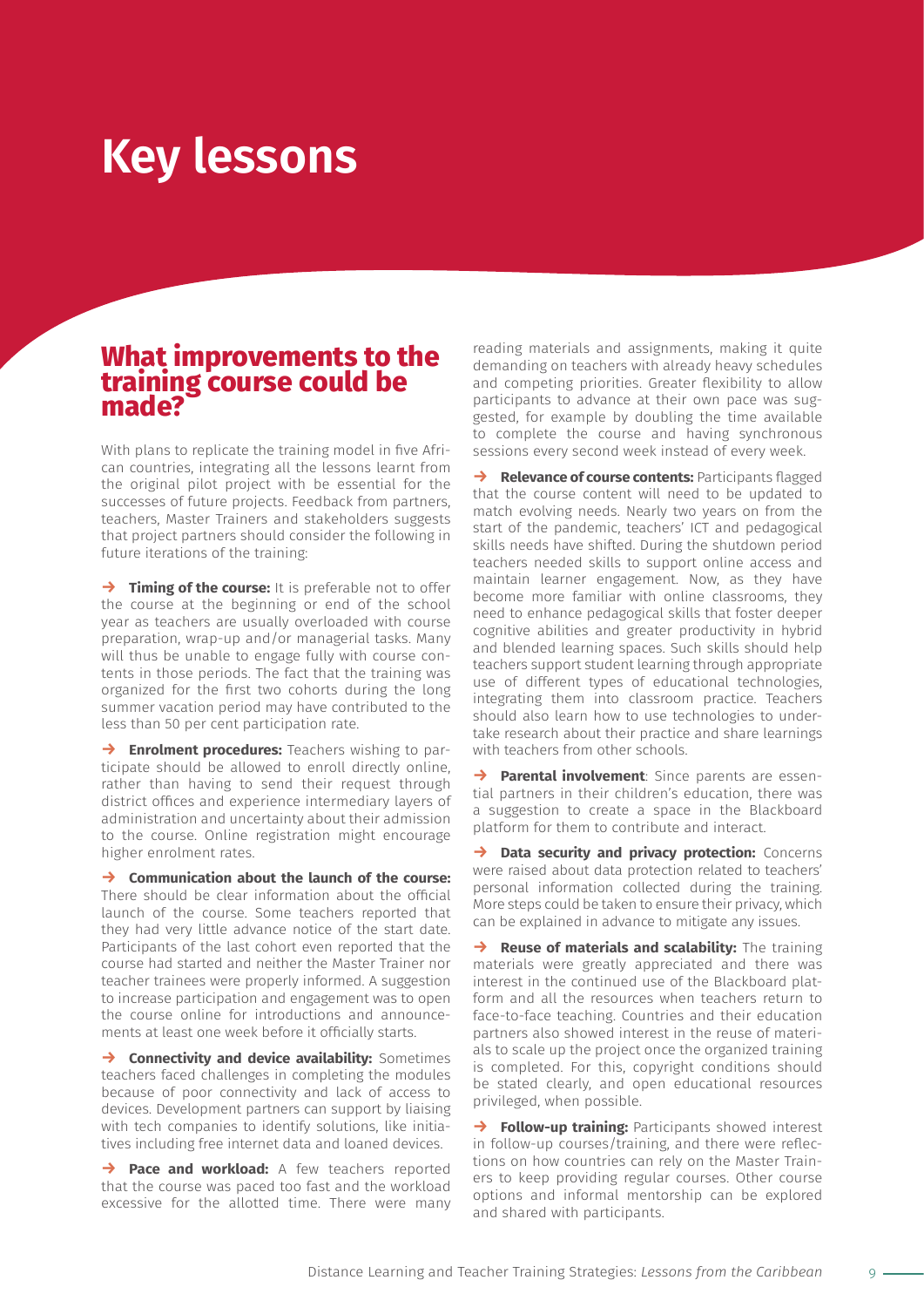## **Future orientations**

Within the broader landscape of educational change and COVID-19 recovery currently taking shape, the following needs were raised for general consideration at the end of the webinar 'The Digital Turn: Empowering the Caribbean's Teachers', and in general as lessons of the whole project:

**→ Teacher education policies should be aligned** and: a) recognize that failure to invest in teachers' ICT and digital capacities will undermine investments in education technologies, online platforms and tools; b) create opportunities for education experts to work hand-in-hand with technology experts to make education systems more receptive and ready for the use of technologies in the classroom.

**→ Initial and in-service teacher education should be reimagined and remodelled to embrace technologies as part of teaching.** With the increasing adoption of remote, hybrid and blended learning modalities, teachers will need ICT/ digital and pedagogical skills, as well as the specific skills to enhance teaching and learning through the best use of technologies.

**→ There should be greater flexibility in teacher training** through multimodal formats. This approach will familiarize teachers with quality online training and accelerate their capacities for remote, hybrid or blended teaching. Materials and platforms for online teacher training should be translated and contextualized, so that they are best adapted to the needs of users in different locations. Opportunities for teachers to support each other's professional development through online communities of practice or through individual mentoring should be explored.

**→ Micro-credentials should be recognized as a valuable teacher professional development tool.**  Through micro-credentials teachers can be recognised for their mastery of specific ICT and digital skills acquired through online training programmes.

**→ Teachers should be at the centre of training programmes and involved in their design.** Regular meetings and communication between Master Trainers and course participants should be promoted, to ensure that training can be adapted to meet participants' changing needs.

**→ Multistakeholder approaches are needed to design and implement online training programmes.** It is crucial to rely on partnerships involving all stakeholders, namely governments, intergovernmental organizations (including offices on the ground, like UNESCO field offices), teacher training institutions and training providers, as well as teachers and their representatives (for example unions).

**→ Teachers should be placed at the heart of education responses** to crisis and emergency situations, and supported by the community. The importance of the role played by teachers to ensure education continuity should be recognized, while promoting collaboration with parents and the broader community to support online learning.